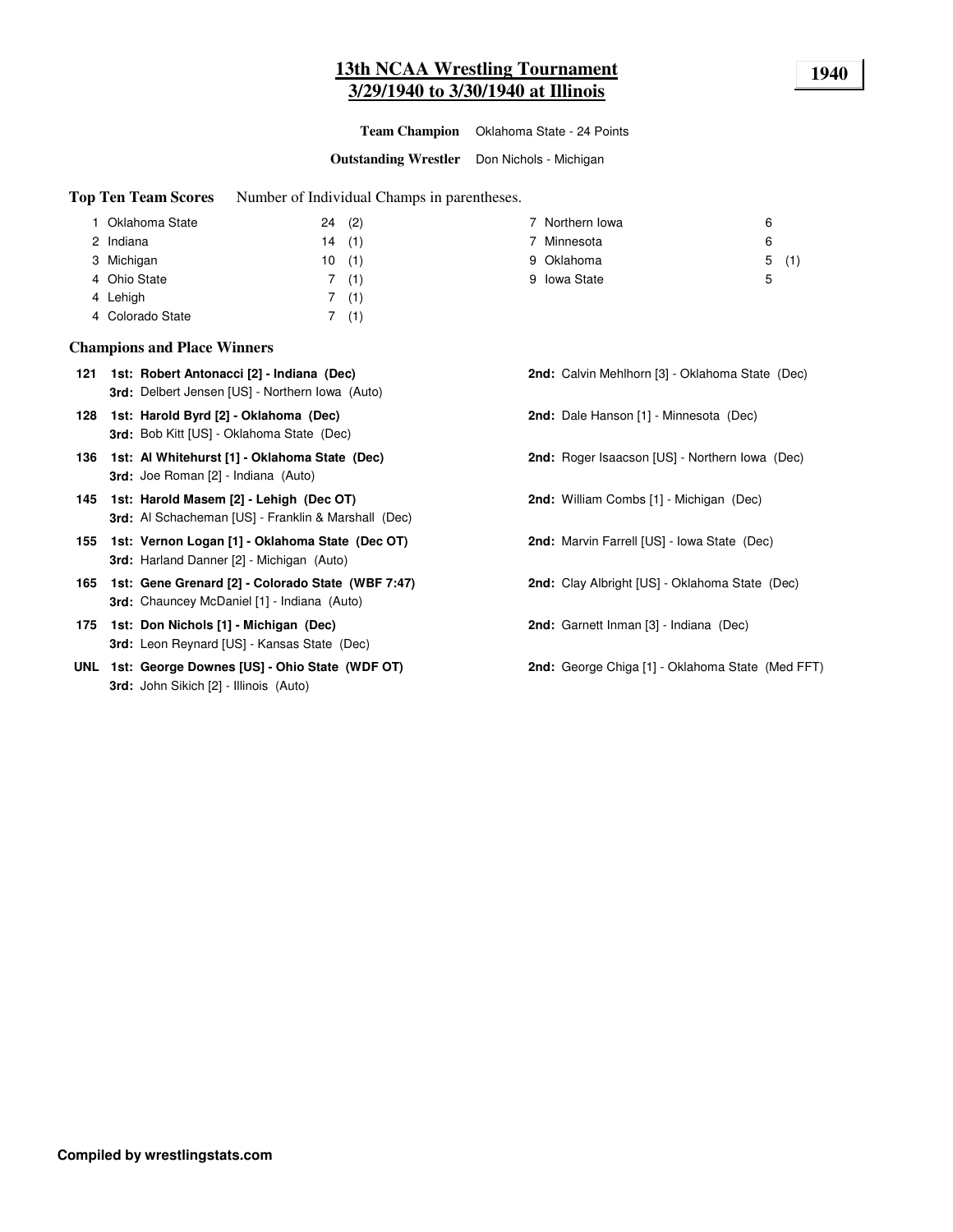### **3/2 9/19 4 0 to 3/3 0/19 4 0 at Illin ois 19 4 0 N C A A Wre stlin g C h a m pio n s hip**

| Frank Burgess, Franklin & Marshall [1] |                          |                            |                            |                             |
|----------------------------------------|--------------------------|----------------------------|----------------------------|-----------------------------|
| <b>Bye</b>                             | Frank Burgess            |                            |                            |                             |
| Ray Tyson, West Virginia               | Ray Tyson                | Frank Burgess Fall 6:25    |                            | 121 Weight Class            |
| Bye                                    |                          |                            |                            |                             |
| George Young, Oklahoma                 |                          |                            | Casey Fredericks Dec OT    |                             |
| Bye                                    | George Young             |                            |                            |                             |
| Casey Fredericks, Purdue               |                          | Casey Fredericks Dec       |                            |                             |
| Bye                                    | <b>Casey Fredericks</b>  |                            |                            |                             |
| John Cooper, St. Lawrence              |                          |                            |                            | Delbert Jensen Dec OT       |
| Bye                                    | John Cooper              |                            |                            |                             |
| Delbert Jensen, Northern Iowa          |                          | Delbert Jensen Fall 4:57   |                            |                             |
| Bye                                    | Delbert Jensen           |                            |                            |                             |
| Farland Fansher, Kansas State          |                          |                            | Delbert Jensen Dec         |                             |
| Bye                                    | <b>Farland Fansher</b>   |                            |                            |                             |
| Robert Levin, CCNY                     |                          | <b>Farland Fansher Dec</b> |                            |                             |
| Merl Smith, Wyoming                    | Merl Smith Dec           |                            |                            |                             |
| Robert Antonacci, Indiana [2]          |                          |                            |                            | <b>Robert Antonacci Dec</b> |
| Bye                                    | Robert Antonacci         |                            |                            |                             |
| Bill Davidson, Ohio University         | <b>Bill Davidson</b>     | Robert Antonacci Med FFT   |                            |                             |
| Bye                                    |                          |                            |                            |                             |
| Kim Hill, Illinois                     |                          |                            | Robert Antonacci Fall 5:18 |                             |
| Bye                                    | Kim Hill                 |                            |                            |                             |
| Charles Parks, Appalachian State       |                          | Charles Parks Dec          |                            |                             |
| Bye                                    | <b>Charles Parks Dec</b> |                            |                            |                             |
| Calvin Mehlhorn, Oklahoma State [3]    |                          |                            |                            | Robert Antonacci Dec OT     |
| Bye                                    | Calvin Mehlhorn          |                            |                            |                             |
| Robert Lungwitz, Dubuque               |                          | Calvin Mehlhorn Dec        |                            |                             |
| Bye                                    | Robert Lungwitz          |                            |                            |                             |
| Robert Johnson, Southwestern Oklahoma  |                          |                            | Calvin Mehlhorn Dec        |                             |
| Bye                                    | Robert Johnson           |                            |                            |                             |
| Carl King, Penn State                  |                          | Robert Johnson Dec         |                            |                             |
| Bye                                    | Carl King                |                            |                            |                             |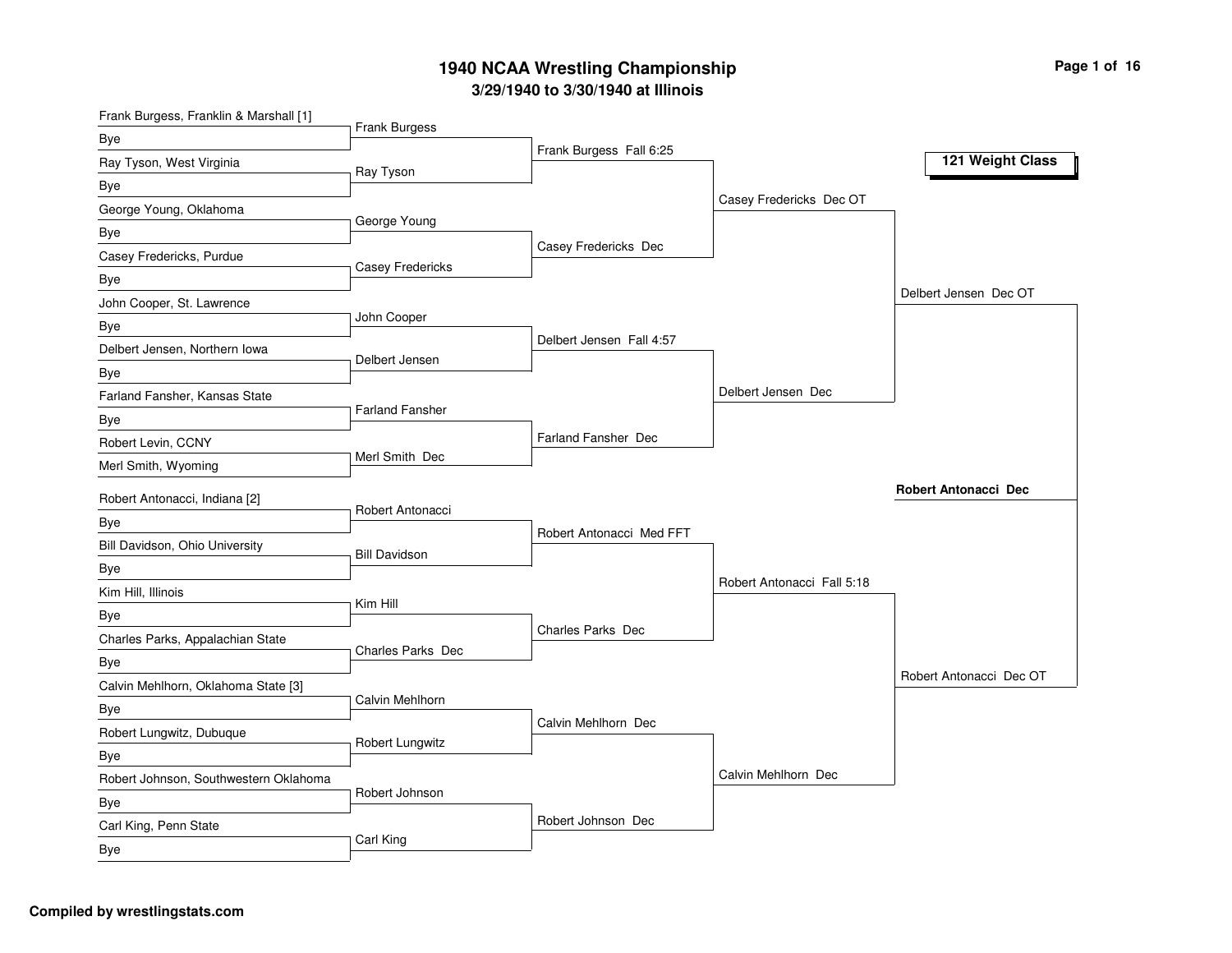## **3/29/1940 to 3/30/1940 at Illinois 1940 NCAA Wrestling Championship Page <sup>2</sup> of <sup>16</sup>**

#### **121 Weight Class Consolation Bouts**

#### **Second Place**

| WRB Quarter-Final | Charles Parks, Appalachian State defeated Bill Davidson, Ohio University - Dec        |
|-------------------|---------------------------------------------------------------------------------------|
| WRB Semi-Final    | Calvin Mehlhorn, Oklahoma State defeated Charles Parks, Appalachian State - Fall 8:00 |
| Second            | Calvin Mehlhorn, Oklahoma State defeated Delbert Jensen, Northern Iowa - Dec          |

#### **Third Place**

Third

Delbert Jensen, Northern Iowa automatic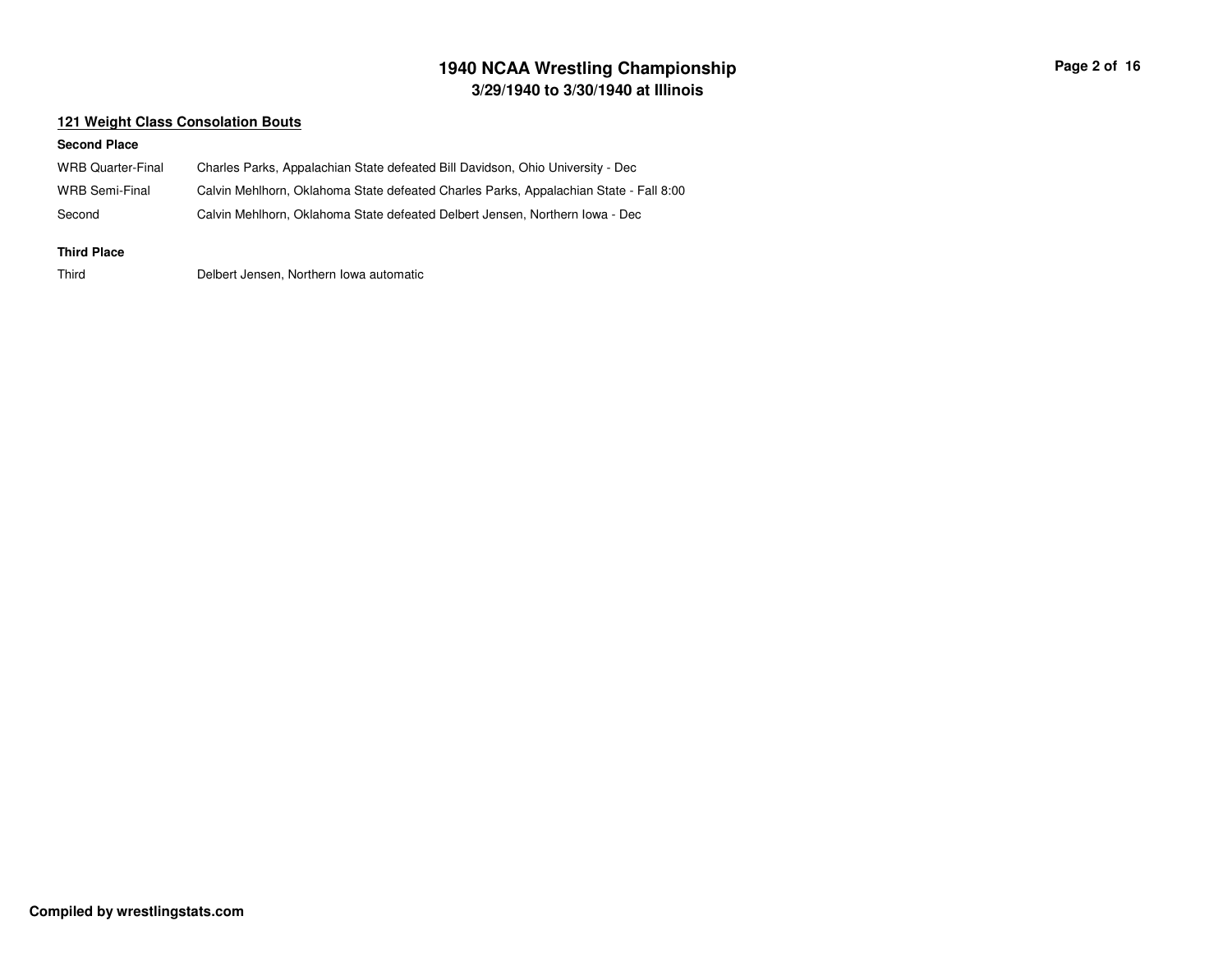# **3/29/1940 to 3/30/1940 at Illinois 1940 NCAA Wrestling Championship Page <sup>3</sup> of <sup>16</sup>**

| Dale Hanson, Minnesota [1]        |                          |                    |                       |
|-----------------------------------|--------------------------|--------------------|-----------------------|
|                                   | Dale Hanson Fall 7:45    |                    | 128 Weight Class      |
| Robert McArdle, West Virginia     |                          |                    |                       |
|                                   |                          | Dale Hanson Dec    |                       |
| Ed Dillon, Illinois               |                          |                    |                       |
|                                   | Ed Dillon Fall 8:35      |                    |                       |
| Lindo Nangeroni, Rutgers          |                          |                    |                       |
|                                   |                          |                    | Dale Hanson Fall 7:50 |
| Bob Kitt, Oklahoma State          |                          |                    |                       |
|                                   | Bob Kitt Dec             |                    |                       |
| Ray Stone, Iowa State             |                          |                    |                       |
|                                   |                          | Bob Kitt Fall 7:17 |                       |
| Peter Bernardino, Temple          |                          |                    |                       |
|                                   | Peter Bernardino Dec     |                    |                       |
| Robert Biren, Cornell Iowa        |                          |                    |                       |
|                                   |                          |                    | Harold Byrd Dec       |
| Harold Byrd, Oklahoma [2]         |                          |                    |                       |
|                                   | Harold Byrd Dec          |                    |                       |
| Phillip Geib, Franklin & Marshall |                          |                    |                       |
|                                   |                          | Harold Byrd Dec    |                       |
| John Hess, Southwestern Oklahoma  |                          |                    |                       |
| Clarence Shapiro, CCNY            | John Hess Dec            |                    |                       |
|                                   |                          |                    |                       |
| Ben Wilson, Indiana [3]           |                          |                    | Harold Byrd Dec       |
|                                   | Ben Wilson Fall 6:52     |                    |                       |
| Milt Gaskill, Appalachian State   |                          |                    |                       |
|                                   |                          |                    |                       |
| Milton Conzett, Dubuque           |                          | Ben Wilson Dec     |                       |
|                                   | Milton Conzett Fall 7:07 |                    |                       |
| Harold Northrup, Wyoming          |                          |                    |                       |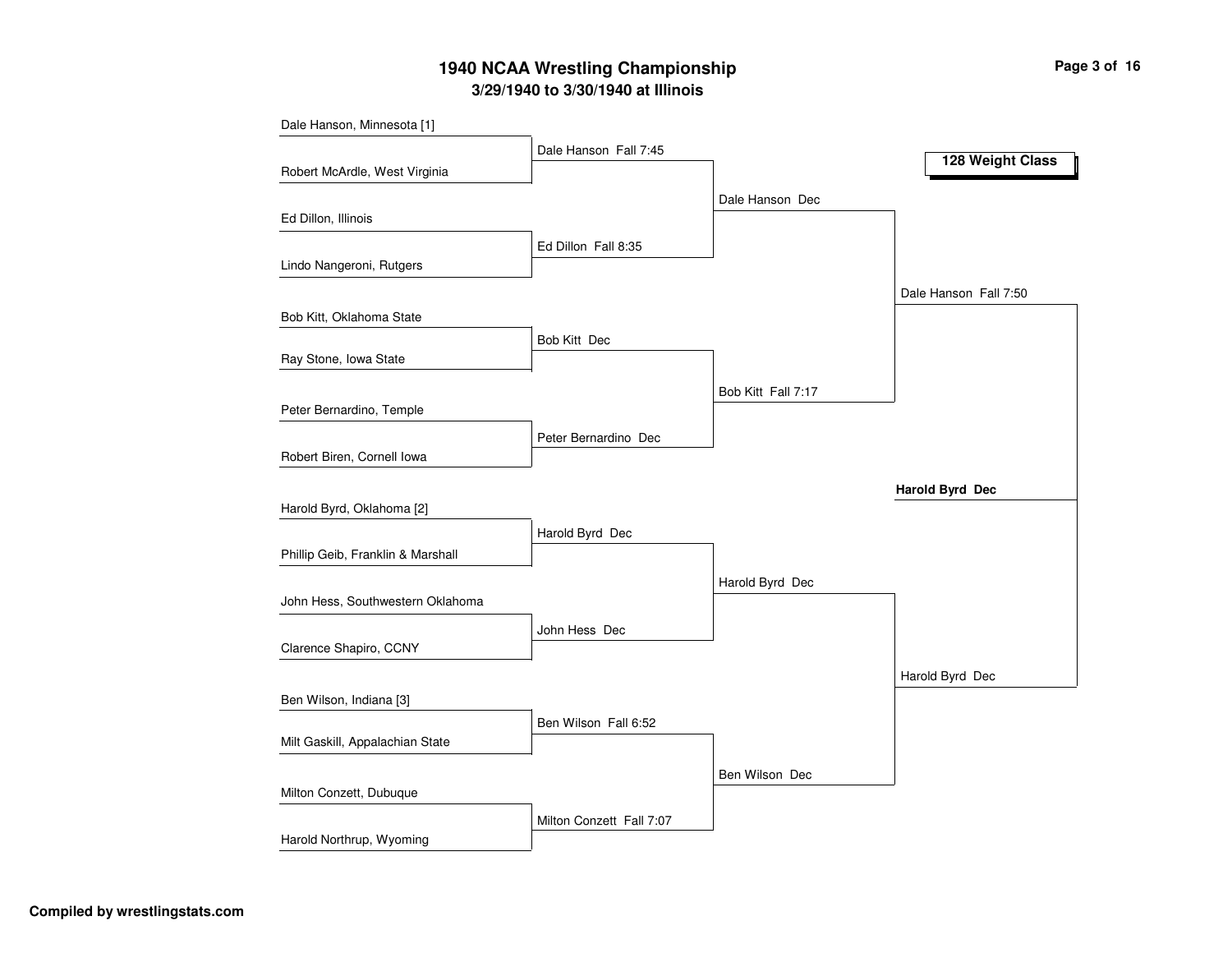## **3/29/1940 to 3/30/1940 at Illinois 1940 NCAA Wrestling Championship Page <sup>4</sup> of <sup>16</sup>**

#### **128 Weight Class Consolation Bouts**

| <b>WRB Quarter-Final</b> | John Hess, Southwestern Oklahoma defeated Phillip Geib, Franklin & Marshall - Dec |
|--------------------------|-----------------------------------------------------------------------------------|
| <b>WRB Semi-Final</b>    | John Hess, Southwestern Oklahoma defeated Ben Wilson, Indiana - Dec               |
| Second                   | Dale Hanson, Minnesota defeated John Hess, Southwestern Oklahoma - Dec            |
| <b>Third Place</b>       |                                                                                   |
| <b>WRB Quarter-Final</b> | Ed Dillon, Illinois defeated Robert McArdle, West Virginia - Dec                  |
| <b>WRB Semi-Final</b>    | Bob Kitt, Oklahoma State defeated Ed Dillon, Illinois - Dec                       |
| Third                    | Bob Kitt, Oklahoma State defeated John Hess, Southwestern Oklahoma - Dec          |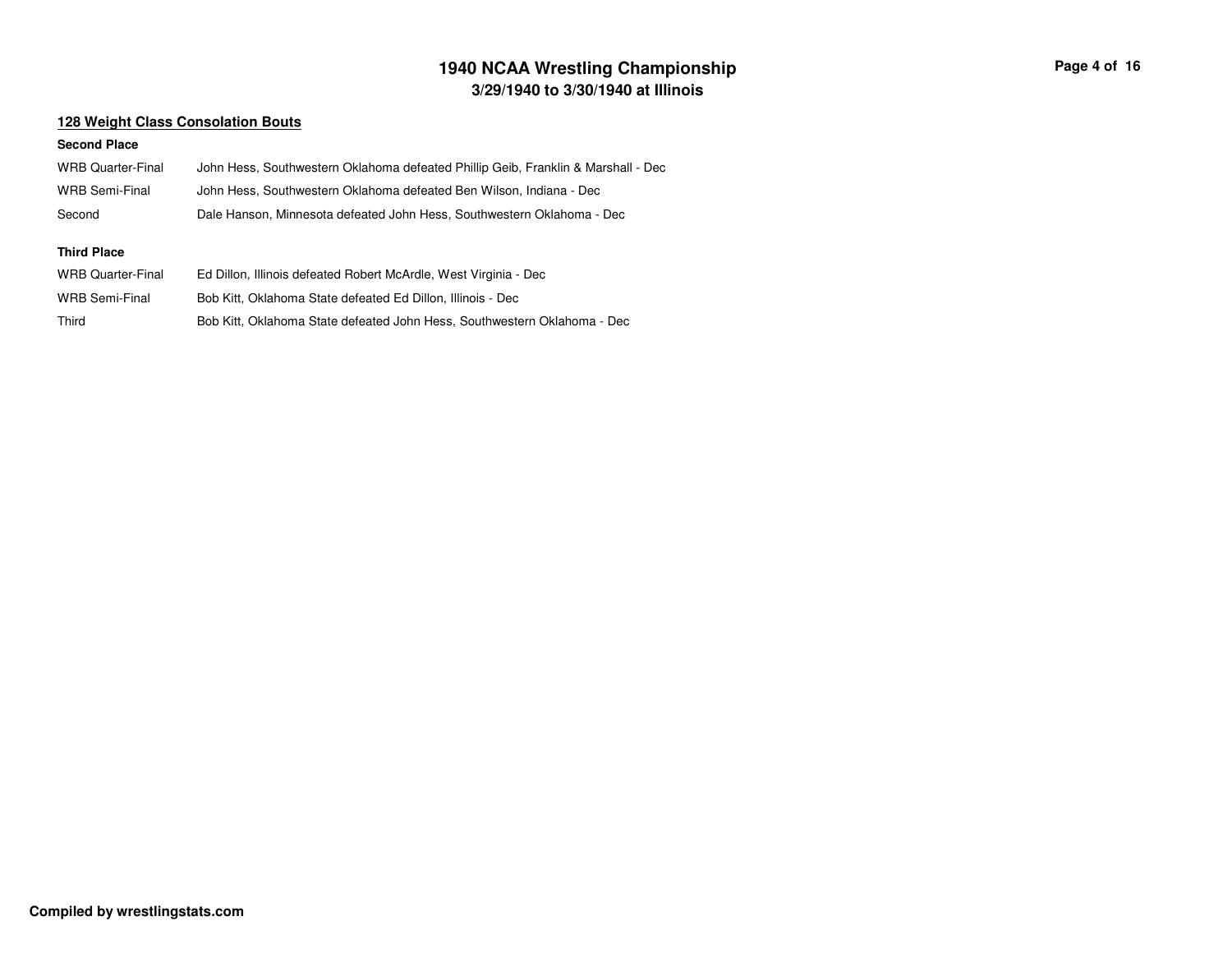# **3/29/1940 to 3/30/1940 at Illinois 1940 NCAA Wrestling Championship Page <sup>5</sup> of <sup>16</sup>**

| Al Whitehurst, Oklahoma State [1]  |                        |                      |                        |
|------------------------------------|------------------------|----------------------|------------------------|
|                                    | Al Whitehurst Dec      |                      | 136 Weight Class       |
| Charles Fischer, Ohio University   |                        |                      |                        |
|                                    |                        | Al Whitehurst Dec    |                        |
| Roger Isaacson, Northern Iowa      |                        |                      |                        |
|                                    | Roger Isaacson Dec     |                      |                        |
| George Casparian, Rutgers          |                        |                      |                        |
|                                    |                        |                      | Al Whitehurst DFT 1:38 |
| Willis Kuhn, Iowa State            |                        |                      |                        |
|                                    | Willis Kuhn Dec        |                      |                        |
| Paul Petry, Illinois               |                        |                      |                        |
|                                    |                        | Willis Kuhn Dec OT   |                        |
| Fortune Masdeo, San Jose State     |                        |                      |                        |
|                                    | Fortune Masdeo Dec     |                      |                        |
| Harry Boyer, Lehigh                |                        |                      |                        |
|                                    |                        |                      | Al Whitehurst Dec      |
| Joe Roman, Indiana [2]             |                        |                      |                        |
| Tom Fuller, Washington & Lee       | Joe Roman Dec OT       |                      |                        |
|                                    |                        |                      |                        |
| Bennie Riggs, Michigan State       |                        | Joe Roman Dec        |                        |
|                                    |                        |                      |                        |
| Robert Trapp, Dubuque              | Bennie Riggs Fall 6:45 |                      |                        |
|                                    |                        |                      | Joe Roman Dec          |
| Verle McClelland, Kansas State [3] |                        |                      |                        |
|                                    | Verle McClelland Dec   |                      |                        |
| Ray Greening, Northwestern         |                        |                      |                        |
|                                    |                        | Verle McClelland Dec |                        |
| Frank Gleason, Penn State          |                        |                      |                        |
|                                    | Frank Gleason Dec OT   |                      |                        |
| Leonard Pomeray, Kent State        |                        |                      |                        |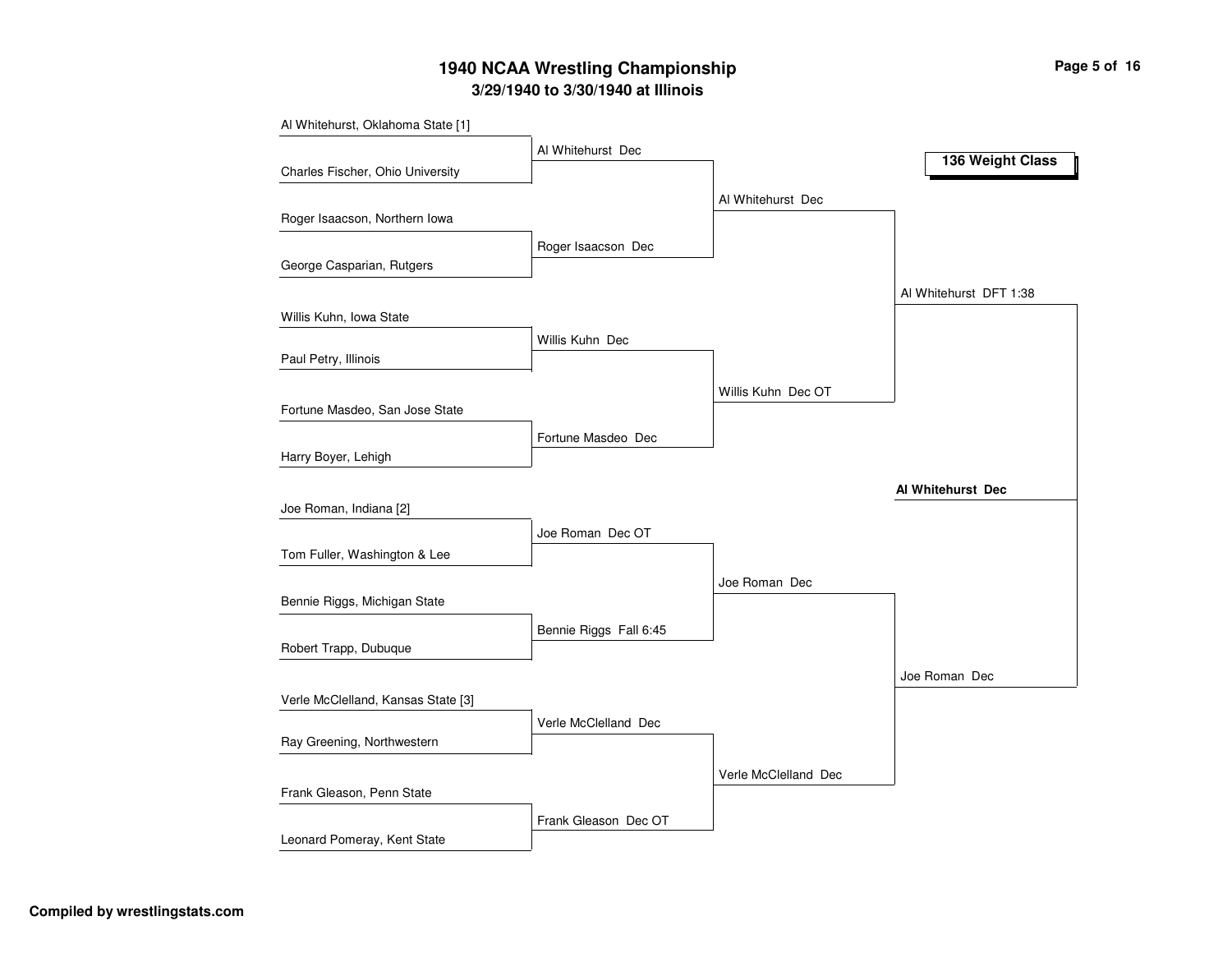# **3/29/1940 to 3/30/1940 at Illinois 1940 NCAA Wrestling Championship Page <sup>6</sup> of <sup>16</sup>**

#### **136 Weight Class Consolation Bouts**

| WRB Quarter-Final  | Roger Isaacson, Northern Iowa defeated Charles Fischer, Ohio University - Fall 8:30 |
|--------------------|-------------------------------------------------------------------------------------|
| WRB Semi-Final     | Roger Isaacson, Northern Iowa defeated Willis Kuhn, Iowa State - DFT                |
| Second             | Roger Isaacson, Northern Iowa defeated Joe Roman, Indiana - Dec                     |
| <b>Third Place</b> |                                                                                     |
| Third              | Joe Roman, Indiana automatic                                                        |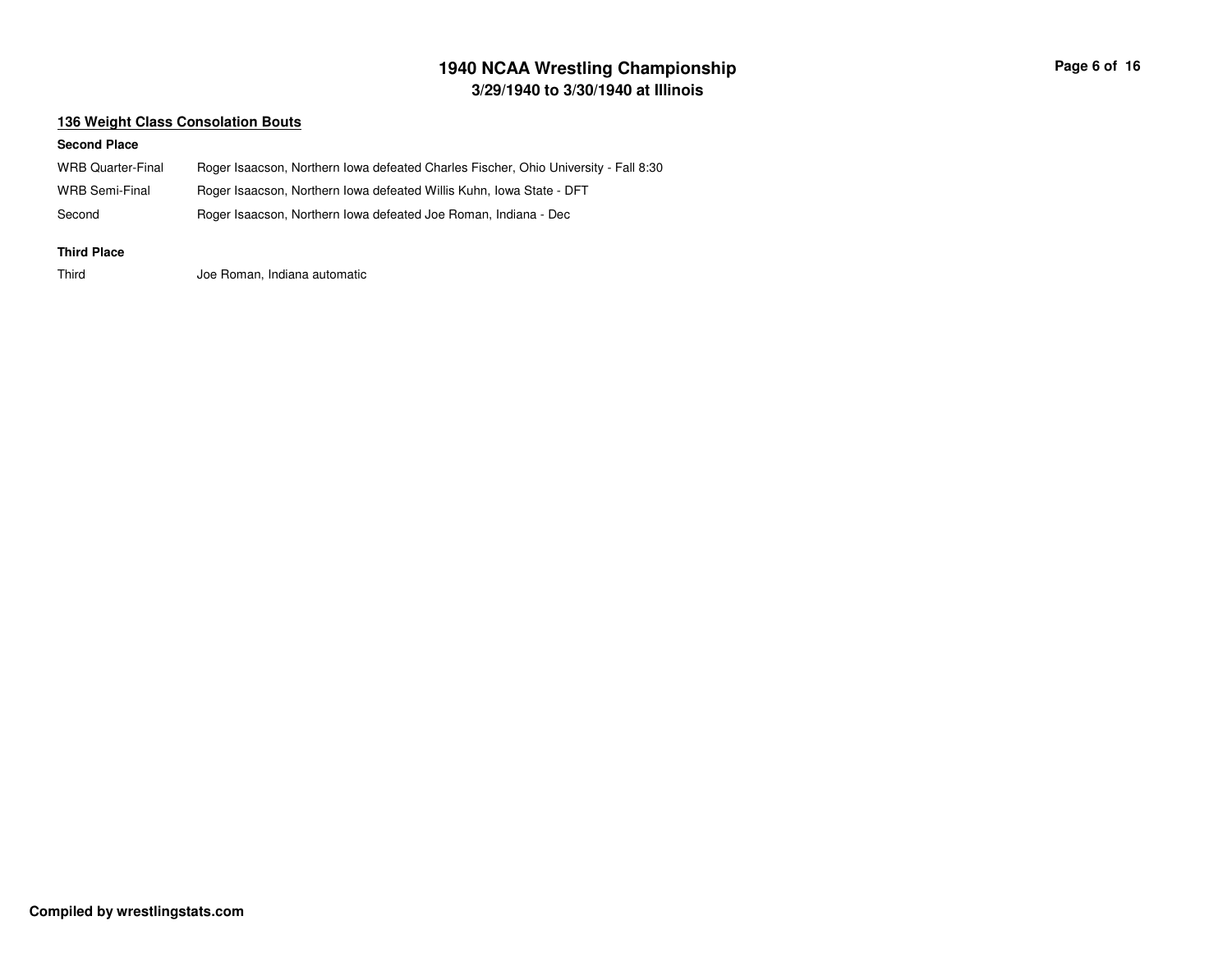# **3/29/1940 to 3/30/1940 at Illinois 1940 NCAA Wrestling Championship Page <sup>7</sup> of <sup>16</sup>**

| William Combs, Michigan [1]        |                         |                      |                       |
|------------------------------------|-------------------------|----------------------|-----------------------|
|                                    | <b>William Combs</b>    |                      |                       |
| Bye                                |                         |                      | 145 Weight Class      |
|                                    |                         | William Combs Dec    |                       |
| Newton Copple, Nebraska            |                         |                      |                       |
|                                    | Newton Copple           |                      |                       |
| Bye                                |                         |                      |                       |
|                                    |                         |                      | William Combs Dec OT  |
| Al Schacheman, Franklin & Marshall |                         |                      |                       |
|                                    | Al Schacheman Fall 3:00 |                      |                       |
| Ed Bizak, Ohio University          |                         |                      |                       |
|                                    |                         | Al Schacheman Dec OT |                       |
| Glenn Duncan, Kansas State         |                         |                      |                       |
|                                    | Glenn Duncan Dec OT     |                      |                       |
| Charles Lutz, Illinois             |                         |                      |                       |
|                                    |                         |                      | Harold Masem Dec OT   |
| Harold Masem, Lehigh [2]           |                         |                      |                       |
|                                    | Harold Masem Dec        |                      |                       |
| Carl Nelson, Southwestern Oklahoma |                         |                      |                       |
|                                    |                         | Harold Masem Dec OT  |                       |
| Bill Martin, Michigan State        |                         |                      |                       |
|                                    | <b>Bill Martin Dec</b>  |                      |                       |
| Morton Brown, CCNY                 |                         |                      |                       |
|                                    |                         |                      | Harold Masem DFT 6:30 |
| Seymour Weiss, Indiana [3]         |                         |                      |                       |
|                                    | Seymour Weiss           |                      |                       |
| Bye                                |                         |                      |                       |
|                                    |                         | Seymour Weiss Dec OT |                       |
| Gene Tornquist, Cornell Iowa       |                         |                      |                       |
|                                    | Gene Tornquist          |                      |                       |
| Bye                                |                         |                      |                       |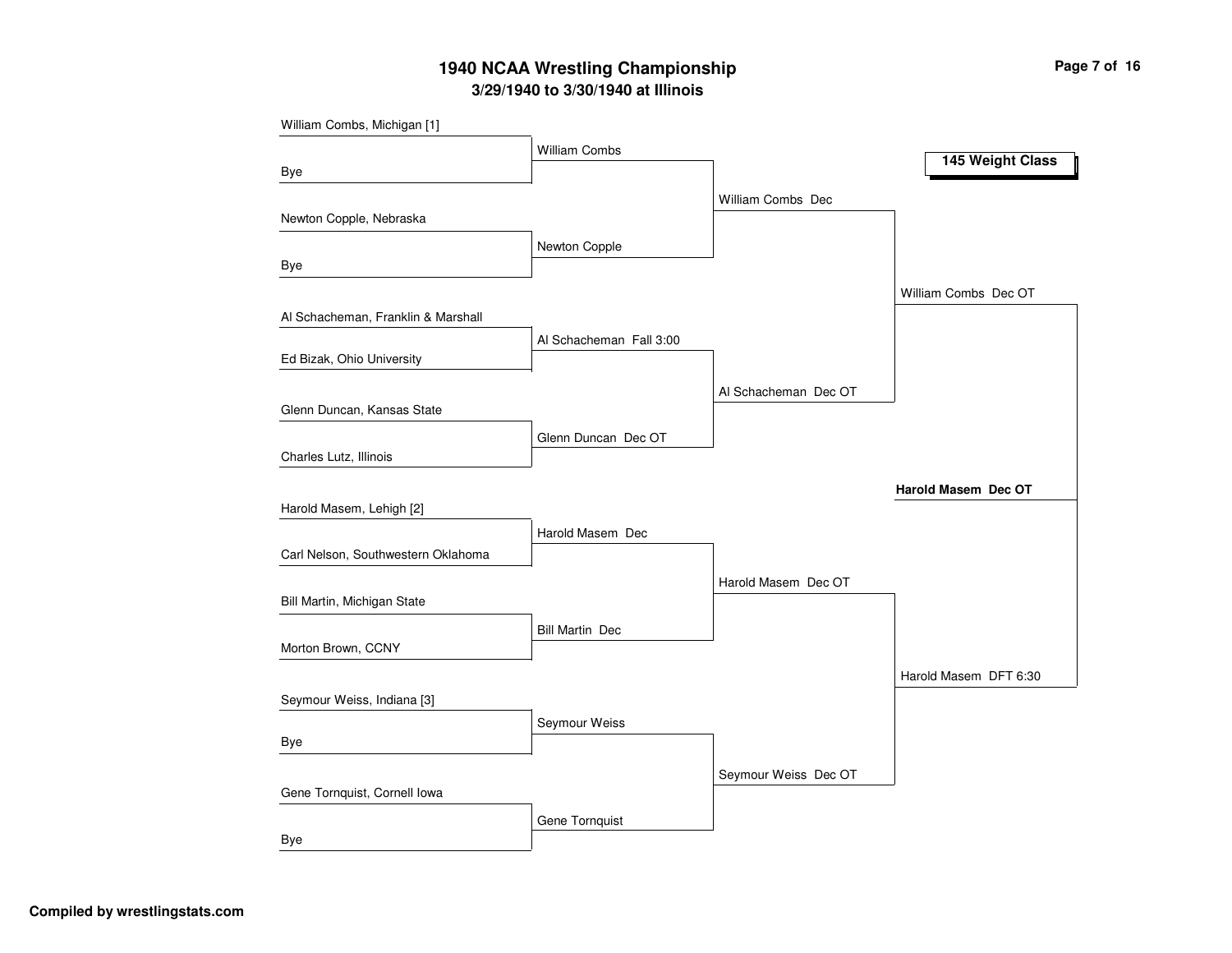## **3/29/1940 to 3/30/1940 at Illinois 1940 NCAA Wrestling Championship Page <sup>8</sup> of <sup>16</sup>**

#### **145 Weight Class Consolation Bouts**

| <b>WRB Quarter-Final</b> | Carl Nelson, Southwestern Oklahoma defeated Bill Martin, Michigan State - WBF 8:50   |
|--------------------------|--------------------------------------------------------------------------------------|
| WRB Semi-Final           | Carl Nelson, Southwestern Oklahoma defeated Seymour Weiss, Indiana - Med FFT         |
| Second                   | William Combs, Michigan defeated Carl Nelson, Southwestern Oklahoma - Dec            |
| <b>Third Place</b>       |                                                                                      |
| WRB Semi-Final           | Al Schacheman, Franklin & Marshall defeated Newton Copple, Nebraska - Fall 10:35     |
| Third                    | Al Schacheman, Franklin & Marshall defeated Carl Nelson, Southwestern Oklahoma - Dec |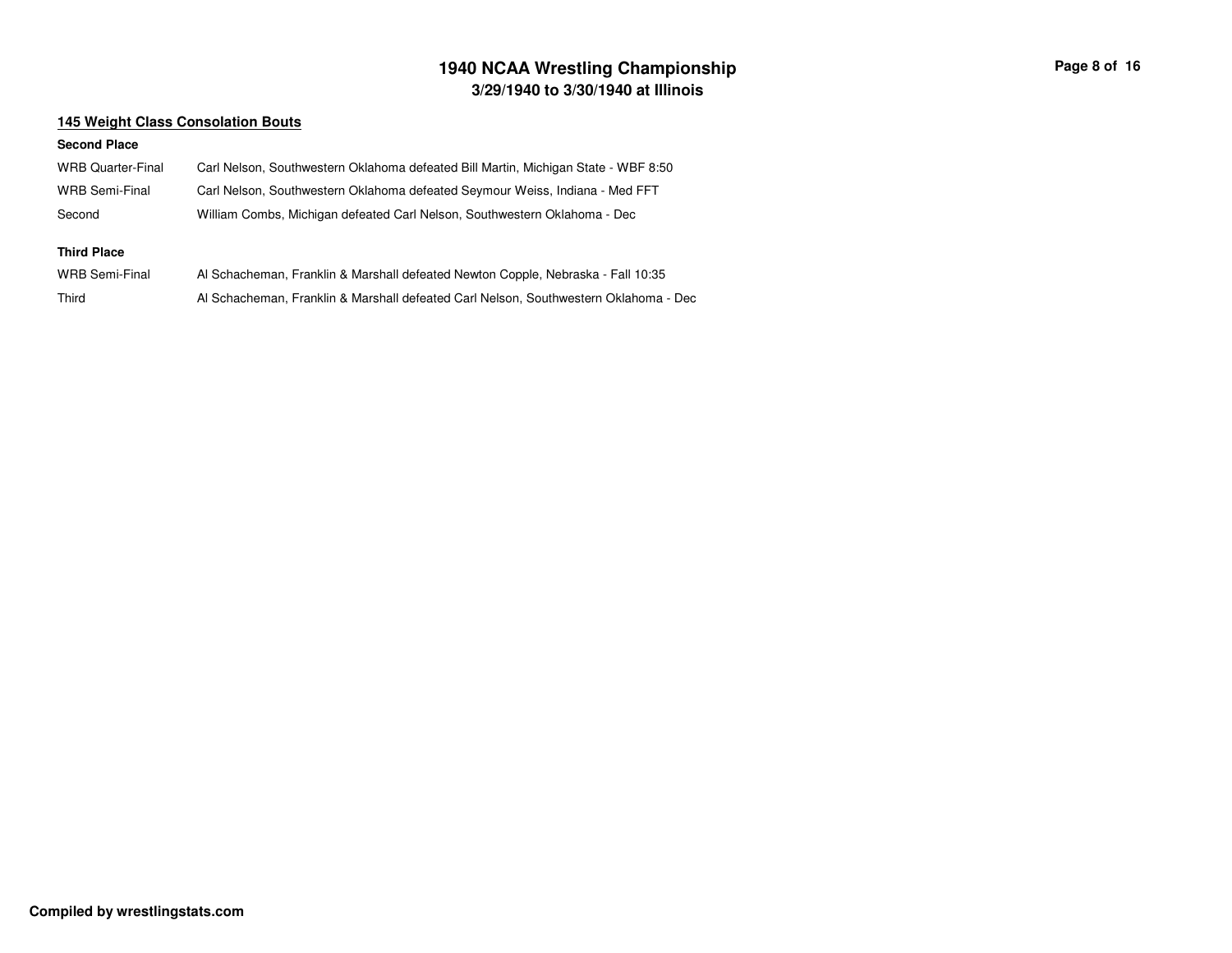## **3/29/1940 to 3/30/1940 at Illinois 1940 NCAA Wrestling Championship Page <sup>9</sup> of <sup>16</sup>**

| Vernon Logan, Oklahoma State [1] |                       |                       |                          |
|----------------------------------|-----------------------|-----------------------|--------------------------|
|                                  | Vernon Logan          |                       | 155 Weight Class         |
| <b>Bye</b>                       |                       |                       |                          |
|                                  |                       | Vernon Logan          |                          |
| Bye                              |                       |                       |                          |
|                                  | Bye                   |                       |                          |
| Bye                              |                       |                       |                          |
|                                  |                       |                       | Vernon Logan Dec         |
| Marvin Farrell, Iowa State       |                       |                       |                          |
|                                  | Marvin Farrell        |                       |                          |
| Bye                              |                       |                       |                          |
|                                  |                       | Marvin Farrell Dec    |                          |
| Mel Bruno, San Jose State        |                       |                       |                          |
|                                  | Mel Bruno             |                       |                          |
| Bye                              |                       |                       |                          |
|                                  |                       |                       | Vernon Logan Dec OT      |
| Harland Danner, Michigan [2]     |                       |                       |                          |
|                                  | <b>Harland Danner</b> |                       |                          |
| Bye                              |                       |                       |                          |
|                                  |                       | Harland Danner Dec OT |                          |
| Frank Osinski, Temple            |                       |                       |                          |
|                                  | Frank Osinski         |                       |                          |
| <b>Bye</b>                       |                       |                       |                          |
|                                  |                       |                       | Harland Danner Fall 7:00 |
| Ted Seabrooke, Illinois [3]      |                       |                       |                          |
|                                  | <b>Ted Seabrooke</b>  |                       |                          |
| <b>Bye</b>                       |                       |                       |                          |
|                                  |                       | James Bryant Dec OT   |                          |
| James Bryant, Lafayette          |                       |                       |                          |
|                                  | James Bryant          |                       |                          |
| Bye                              |                       |                       |                          |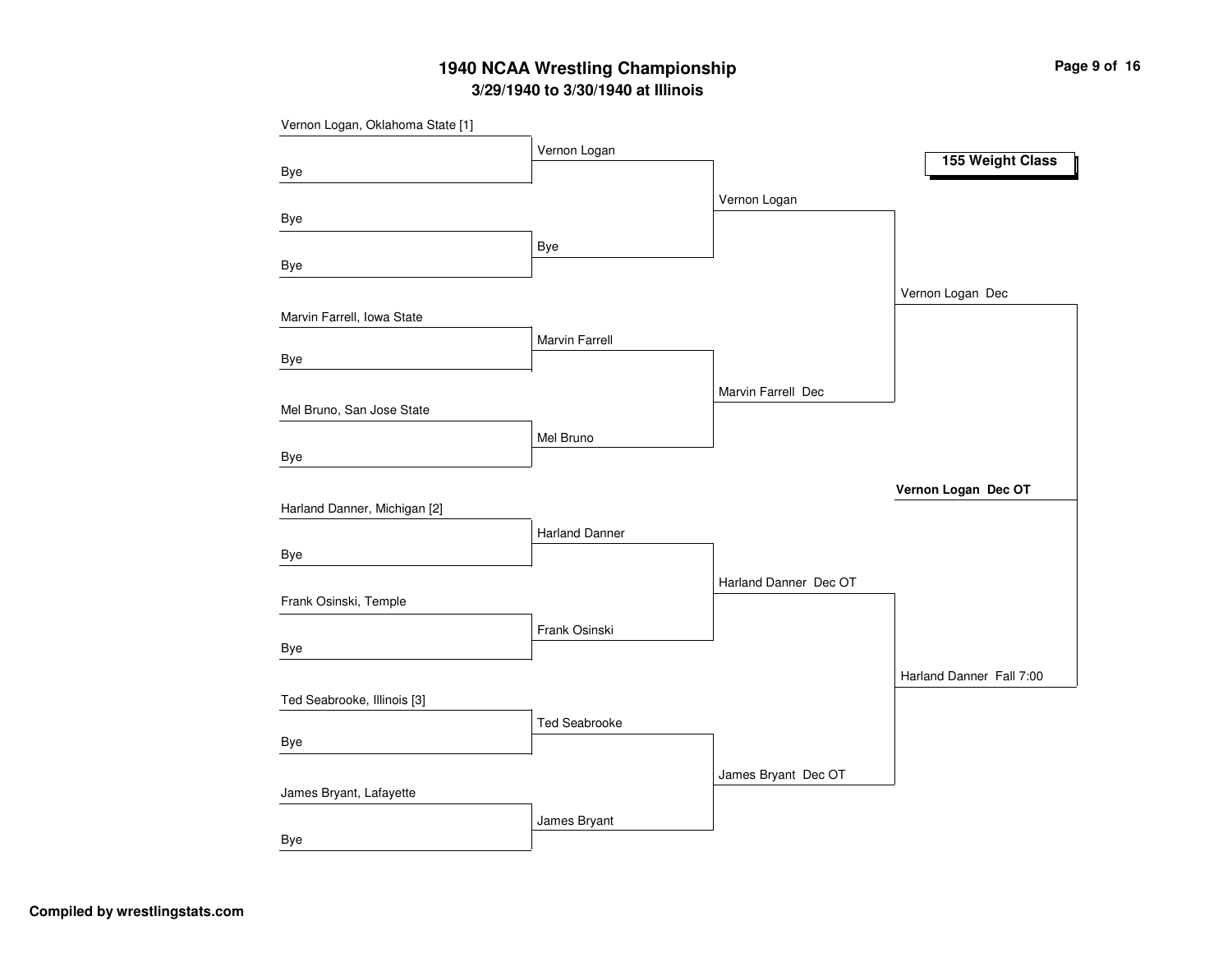# **3/29/1940 to 3/30/1940 at Illinois 1940 NCAA Wrestling Championship Page <sup>10</sup> of <sup>16</sup>**

### **155 Weight Class Consolation Bouts**

#### **Second Place**

SecondMarvin Farrell, Iowa State defeated Harland Danner, Michigan - Dec

### **Third Place**

ThirdHarland Danner, Michigan automatic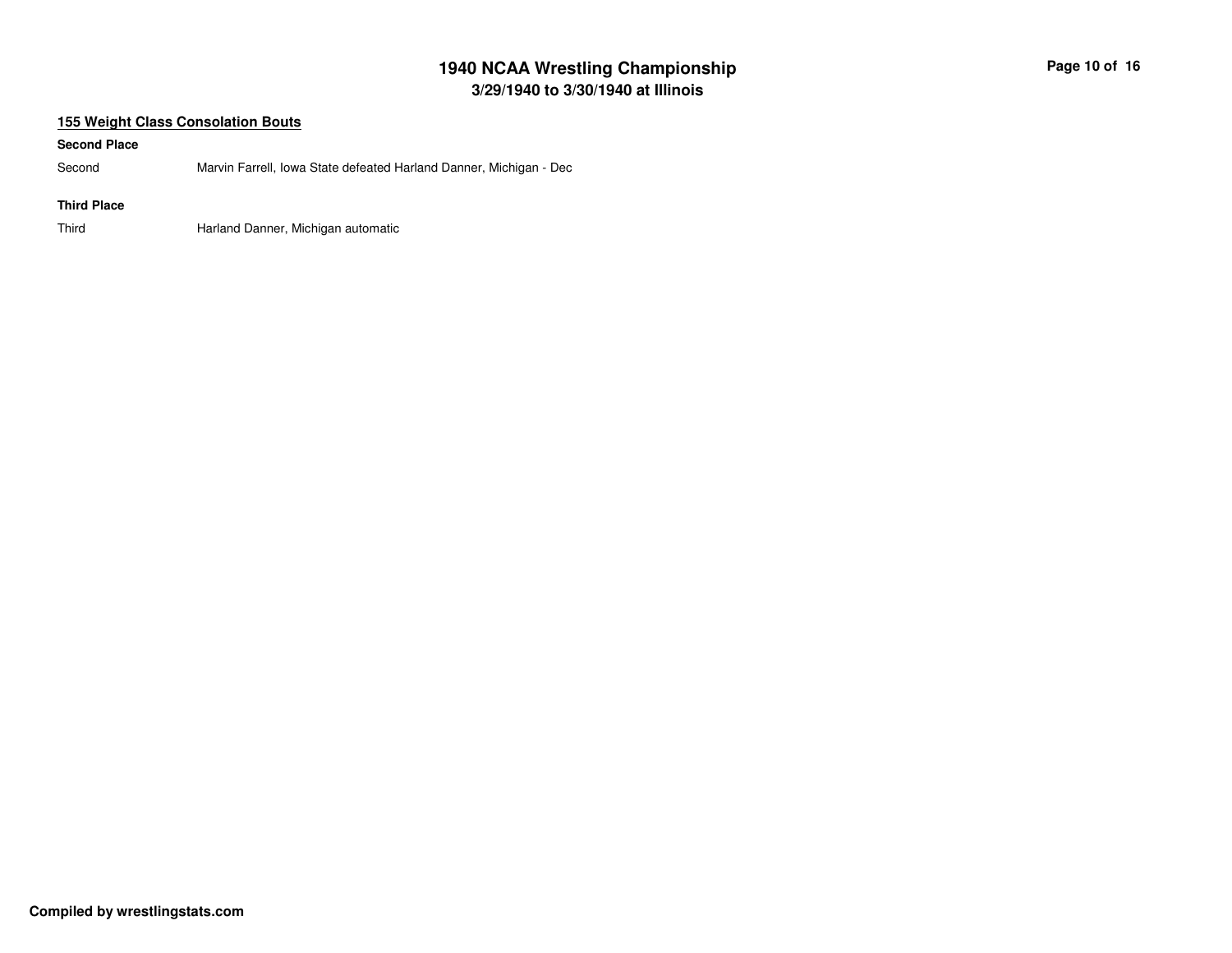# **3/29/1940 to 3/30/1940 at Illinois 1940 NCAA Wrestling Championship Page <sup>11</sup> of <sup>16</sup>**

| Chauncey McDaniel, Indiana [1]       |                          |                       |                        |
|--------------------------------------|--------------------------|-----------------------|------------------------|
|                                      | Chauncey McDaniel Dec    |                       |                        |
| Keith Collins, Kansas State          |                          |                       | 165 Weight Class       |
|                                      |                          | Chauncey McDaniel Dec |                        |
| Richard Moore, Southwestern Oklahoma |                          |                       |                        |
|                                      | <b>Richard Moore Dec</b> |                       |                        |
| Quentin Joy, Cornell Iowa            |                          |                       |                        |
|                                      |                          |                       | Chauncey McDaniel Dec  |
| Ben Schrader, Lehigh                 |                          |                       |                        |
|                                      | Ben Schrader Fall 7:15   |                       |                        |
| James Cunningham, Appalachian State  |                          |                       |                        |
|                                      |                          | Ben Schrader Dec      |                        |
| William Perry, Lafayette             |                          |                       |                        |
|                                      | William Perry Fall 7:10  |                       |                        |
| Sam Linn, Iowa State                 |                          |                       |                        |
|                                      |                          |                       | Gene Grenard Fall 7:47 |
| Gene Grenard, Colorado State [2]     |                          |                       |                        |
|                                      | Gene Grenard Fall 4:44   |                       |                        |
| Bob Rhinehart, Temple                |                          |                       |                        |
|                                      |                          | Gene Grenard Dec      |                        |
| Ken Berry, Illinois                  |                          |                       |                        |
|                                      | William Perry Dec        |                       |                        |
| Philip Lewandowski, Ohio University  |                          |                       |                        |
|                                      |                          |                       | Gene Grenard Dec       |
| James Galles, Michigan [3]           |                          |                       |                        |
| Clay Albright, Oklahoma State        | Clay Albright Dec        |                       |                        |
|                                      |                          |                       |                        |
|                                      |                          | Clay Albright Dec     |                        |
| Joe Demasi, Rutgers                  |                          |                       |                        |
| Norm Willey, Purdue                  | Joe Demasi Dec           |                       |                        |
|                                      |                          |                       |                        |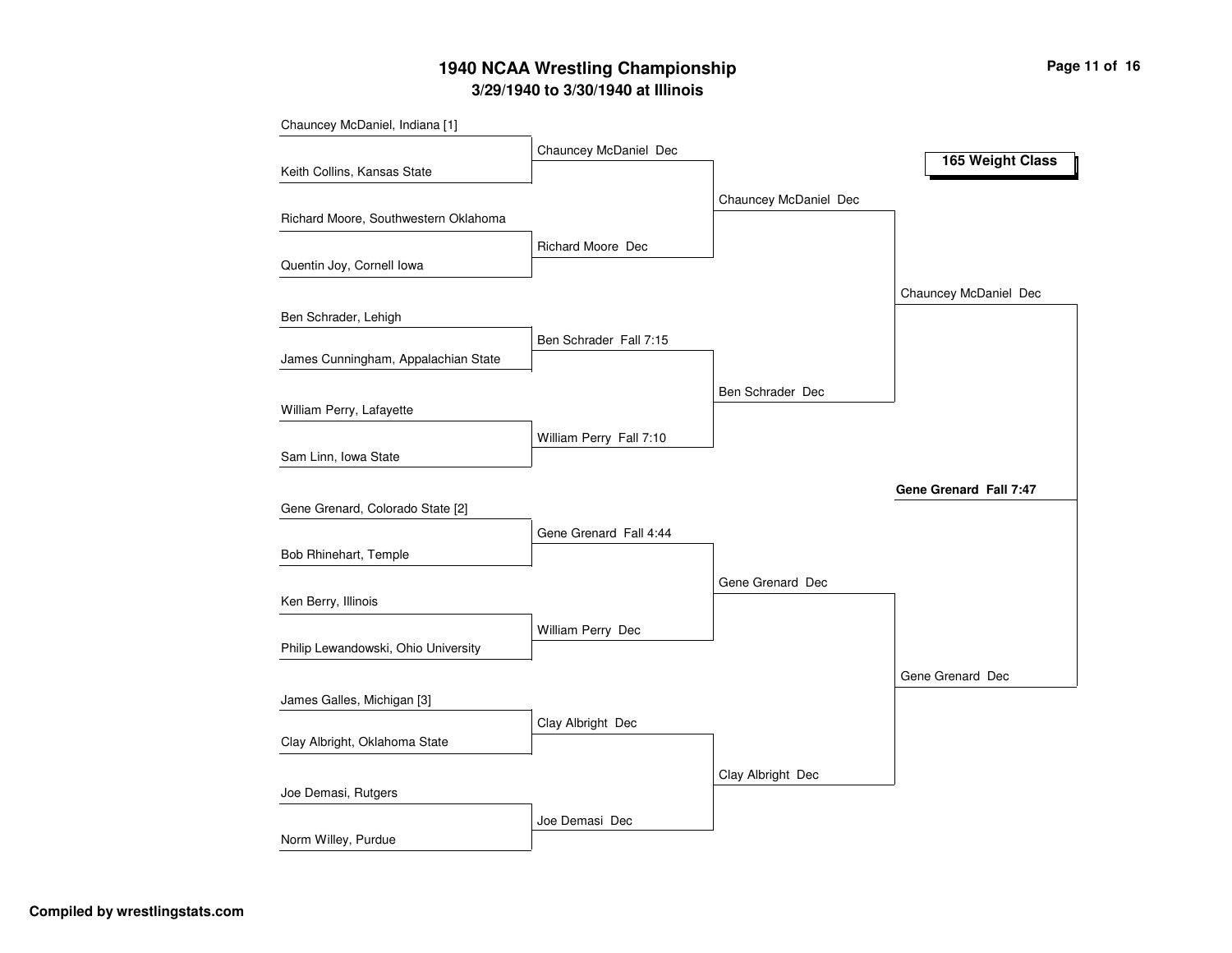# **3/29/1940 to 3/30/1940 at Illinois 1940 NCAA Wrestling Championship Page <sup>12</sup> of <sup>16</sup>**

### **165 Weight Class Consolation Bouts**

#### **Second Place**

| WRB Quarter-Final  | Bob Rhinehart, Temple defeated Ken Berry, Illinois - DFT                 |
|--------------------|--------------------------------------------------------------------------|
| WRB Semi-Final     | Clay Albright, Oklahoma State defeated Bob Rhinehart, Temple - Fall 9:30 |
| Second             | Clay Albright, Oklahoma State defeated Chauncey McDaniel, Indiana - Dec  |
| <b>Third Place</b> |                                                                          |

ThirdChauncey McDaniel, Indiana automatic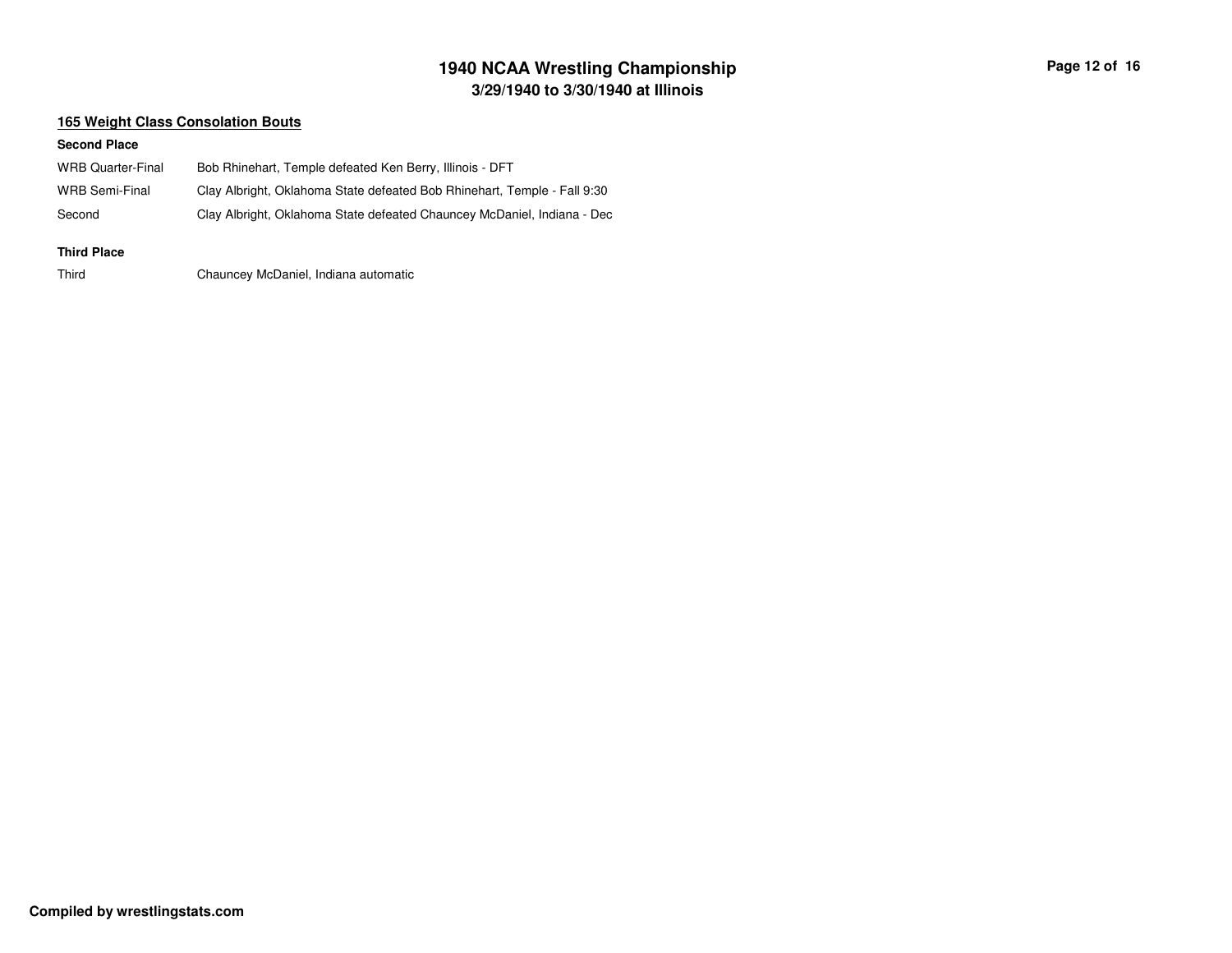# **3/29/1940 to 3/30/1940 at Illinois 1940 NCAA Wrestling Championship Page <sup>13</sup> of <sup>16</sup>**

| Don Nichols, Michigan [1]           |                   |                        |                    |
|-------------------------------------|-------------------|------------------------|--------------------|
|                                     | Don Nichols Dec   |                        | 175 Weight Class   |
| Dick Brenneman, Lehigh              |                   |                        |                    |
|                                     |                   | Don Nichols Dec        |                    |
| James Taylor, Cornell Iowa          |                   |                        |                    |
|                                     | James Taylor      |                        |                    |
| Bye                                 |                   |                        |                    |
|                                     |                   |                        | Don Nichols Dec OT |
| Leon Reynard, Kansas State          |                   |                        |                    |
|                                     | Leon Reynard Dec  |                        |                    |
| Earl VanBebber, Oklahoma State      |                   |                        |                    |
|                                     |                   | Leon Reynard Fall 1:53 |                    |
| William Hoffman, Rutgers            |                   |                        |                    |
|                                     | William Hoffman   |                        |                    |
| Lloyd Black, Temple                 |                   |                        |                    |
|                                     |                   |                        | Don Nichols Dec    |
| Al Crawford, Appalachian State [2]  |                   |                        |                    |
|                                     | Al Crawford Dec   |                        |                    |
| Paul Goverdare, Illinois            |                   |                        |                    |
|                                     |                   | Al Crawford Dec        |                    |
| Leb Wizitzer, CCNY                  |                   |                        |                    |
|                                     | Leb Wizitzer Dec  |                        |                    |
| Denton Caves, Southwestern Oklahoma |                   |                        |                    |
|                                     |                   |                        | Garnett Inman Dec  |
| Garnett Inman, Indiana [3]          |                   |                        |                    |
|                                     | Garnett Inman Dec |                        |                    |
| Stanley Koloski, St. Lawrence       |                   |                        |                    |
|                                     |                   | Garnett Inman Dec      |                    |
| Joe Aschauer, Kent State            |                   |                        |                    |
|                                     | Joe Aschauer Dec  |                        |                    |
| Bye                                 |                   |                        |                    |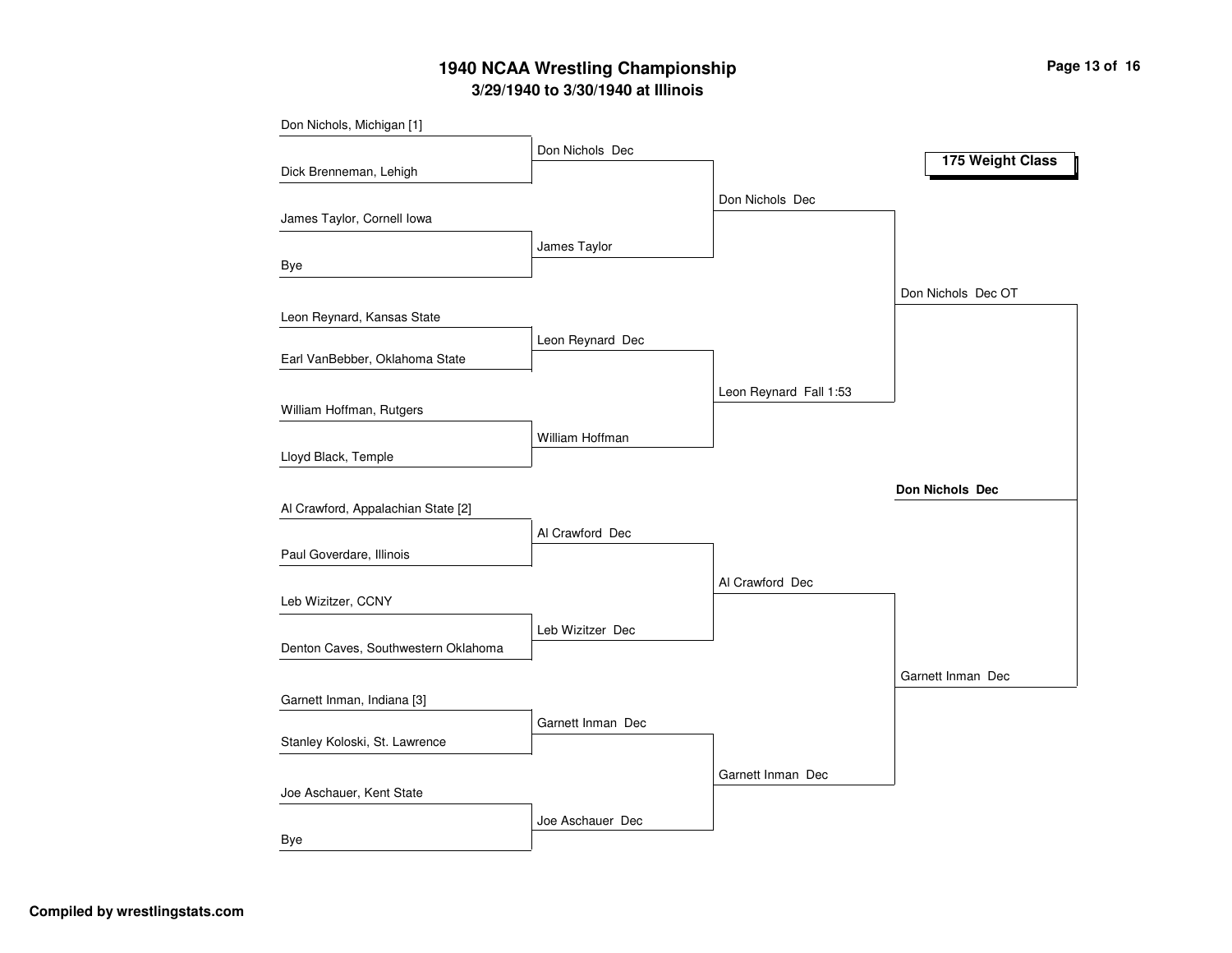# **3/29/1940 to 3/30/1940 at Illinois 1940 NCAA Wrestling Championship Page <sup>14</sup> of <sup>16</sup>**

### **175 Weight Class Consolation Bouts**

| <b>WRB Quarter-Final</b> | James Taylor, Cornell Iowa defeated Dick Brenneman, Lehigh - Dec OT          |
|--------------------------|------------------------------------------------------------------------------|
| <b>WRB Semi-Final</b>    | Leon Reynard, Kansas State defeated James Taylor, Cornell Iowa - Fall 10:30  |
| Second                   | Garnett Inman, Indiana defeated Leon Reynard, Kansas State - Dec             |
|                          |                                                                              |
| <b>Third Place</b>       |                                                                              |
| <b>WRB Quarter-Final</b> | Joe Aschauer, Kent State defeated Stanley Koloski, St. Lawrence - Fall 11:07 |
| <b>WRB Semi-Final</b>    | Joe Aschauer, Kent State defeated AI Crawford, Appalachian State - Med FFT   |
| Third                    | Leon Reynard, Kansas State defeated Joe Aschauer, Kent State - Dec           |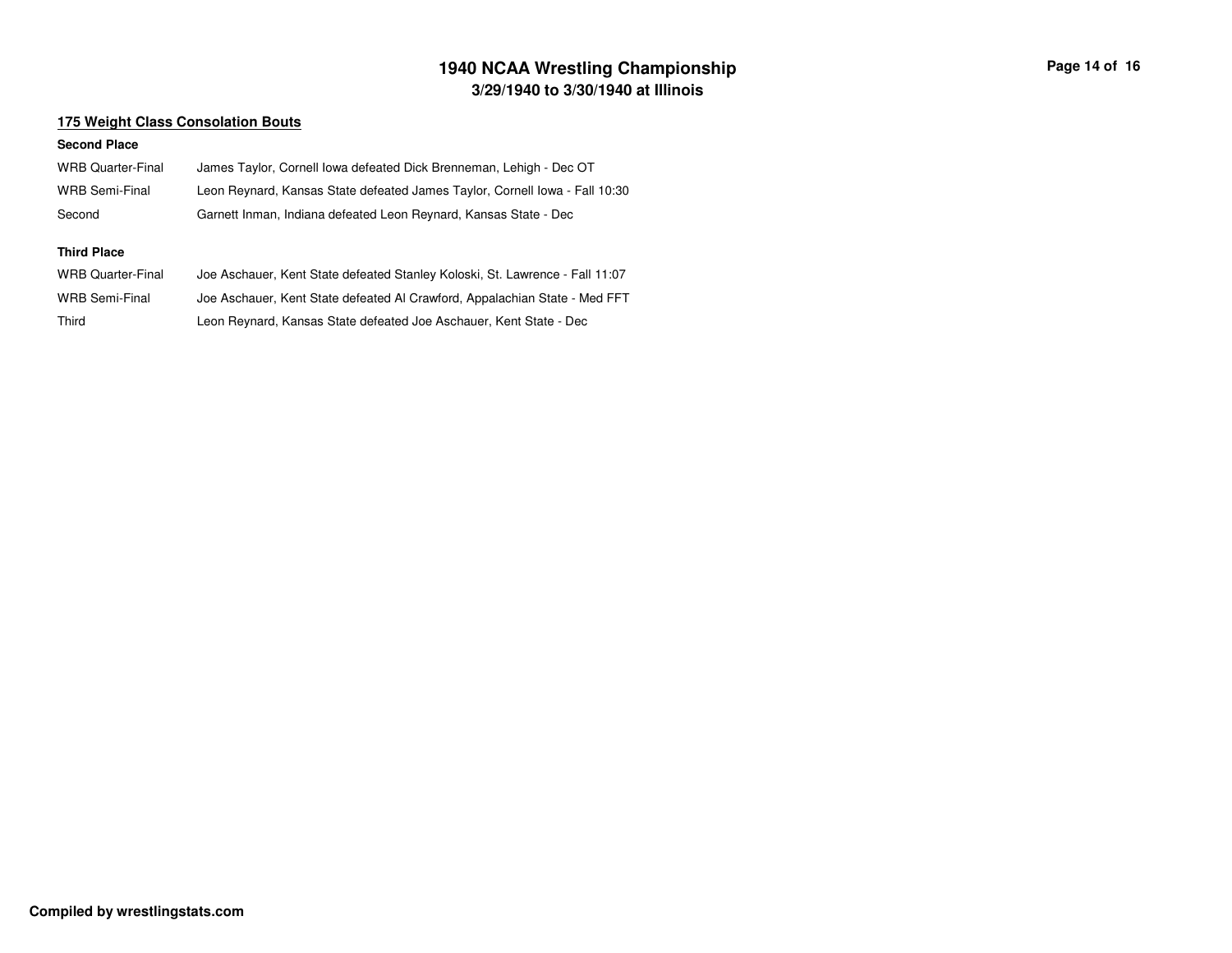# **3/29/1940 to 3/30/1940 at Illinois 1940 NCAA Wrestling Championship Page <sup>15</sup> of <sup>16</sup>**

| George Downes, Ohio State            |                           |                         |                          |
|--------------------------------------|---------------------------|-------------------------|--------------------------|
|                                      | George Downes Dec         |                         | <b>UNL Weight Class</b>  |
| George Chiga, Oklahoma State [1]     |                           |                         |                          |
|                                      |                           | George Downes Fall 6:30 |                          |
| Howard Buck, Iowa State              |                           |                         |                          |
|                                      | <b>Howard Buck</b>        |                         |                          |
| Bye                                  |                           |                         |                          |
|                                      |                           |                         | George Downes Fall 11:24 |
| George Hooper, Syracuse              |                           |                         |                          |
| Forrest Jordan, Michigan             | George Hooper Fall 2:44   |                         |                          |
|                                      |                           |                         |                          |
|                                      |                           | George Hooper Dec       |                          |
| John Woudenberg, Denver              |                           |                         |                          |
| John Thomas, Lafayette               | John Woudenberg Dec       |                         |                          |
|                                      |                           |                         |                          |
| John Sikich, Illinois [2]            |                           |                         | George Downes DFT OT     |
|                                      | John Sikich Fall 8:39     |                         |                          |
| Tudor Gardiner, Harvard              |                           |                         |                          |
|                                      |                           | John Sikich Fall 8:14   |                          |
| William Burell, CCNY                 |                           |                         |                          |
|                                      | <b>William Burell</b>     |                         |                          |
| Bye                                  |                           |                         |                          |
|                                      |                           |                         | John Sikich Dec OT       |
| Walter Porowski, Kent State [3]      |                           |                         |                          |
|                                      | Walter Porowski Fall 3:30 |                         |                          |
| Musley Sims, Southwestern Oklahoma   |                           |                         |                          |
|                                      |                           | Walter Porowski Dec     |                          |
| Richard Vaughan, Franklin & Marshall |                           |                         |                          |
|                                      | Richard Vaughan           |                         |                          |
| Bye                                  |                           |                         |                          |